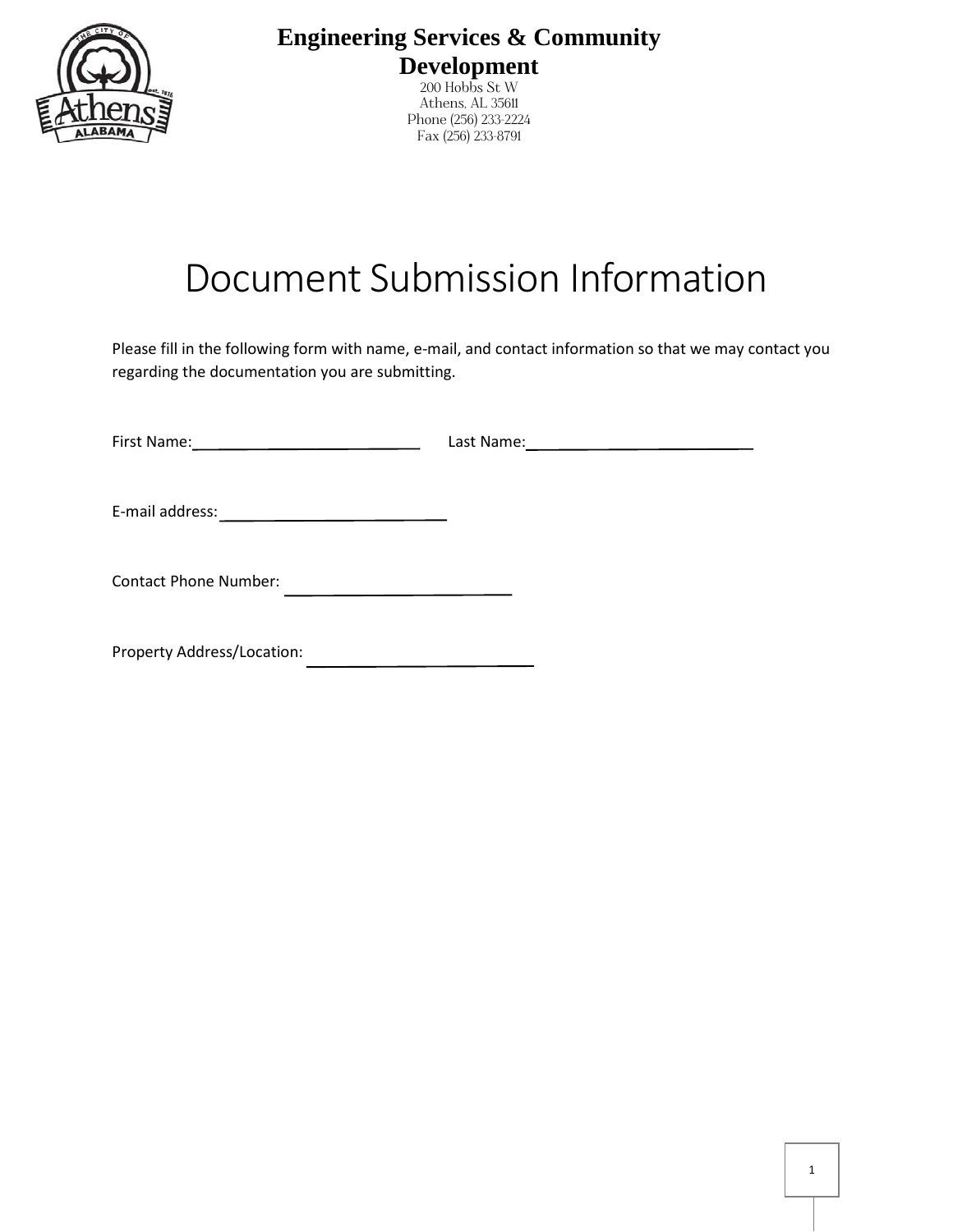

**Engineering Services & Community Development**

200 Hobbs St W Athens, AL 35611 Phone (256) 233-2224 Fax (256) 233-8791

## FLOODPLAIN DEVELOPMENT PERMIT (FDP)

Permit Number: **National Accord Submittal Date:** Submittal Date: ☐Initial/Conditional Approval: Applicant required to submit information and perform actions as applicably checked and documented by the FDP; Reviewer Initials: \_\_\_\_ Date: \_\_\_\_\_\_ ☐Final Approval: Reviewer confirmed Applicant met Requirements of Conditional Approval and reviewed provided information for accuracy; Reviewer Initials: \_\_\_\_ Date: **I. Property Location** a. Street Address: **II. Authorized Representative** a. Name: b. Point of Contact/Title: **III. Property Owner** a. Name: b. Contact: c. Phone Number: d. E-Mail: i. **Signature: \_\_\_\_\_\_\_\_\_\_\_\_\_\_\_\_\_\_\_\_\_\_\_\_\_\_\_ Date:**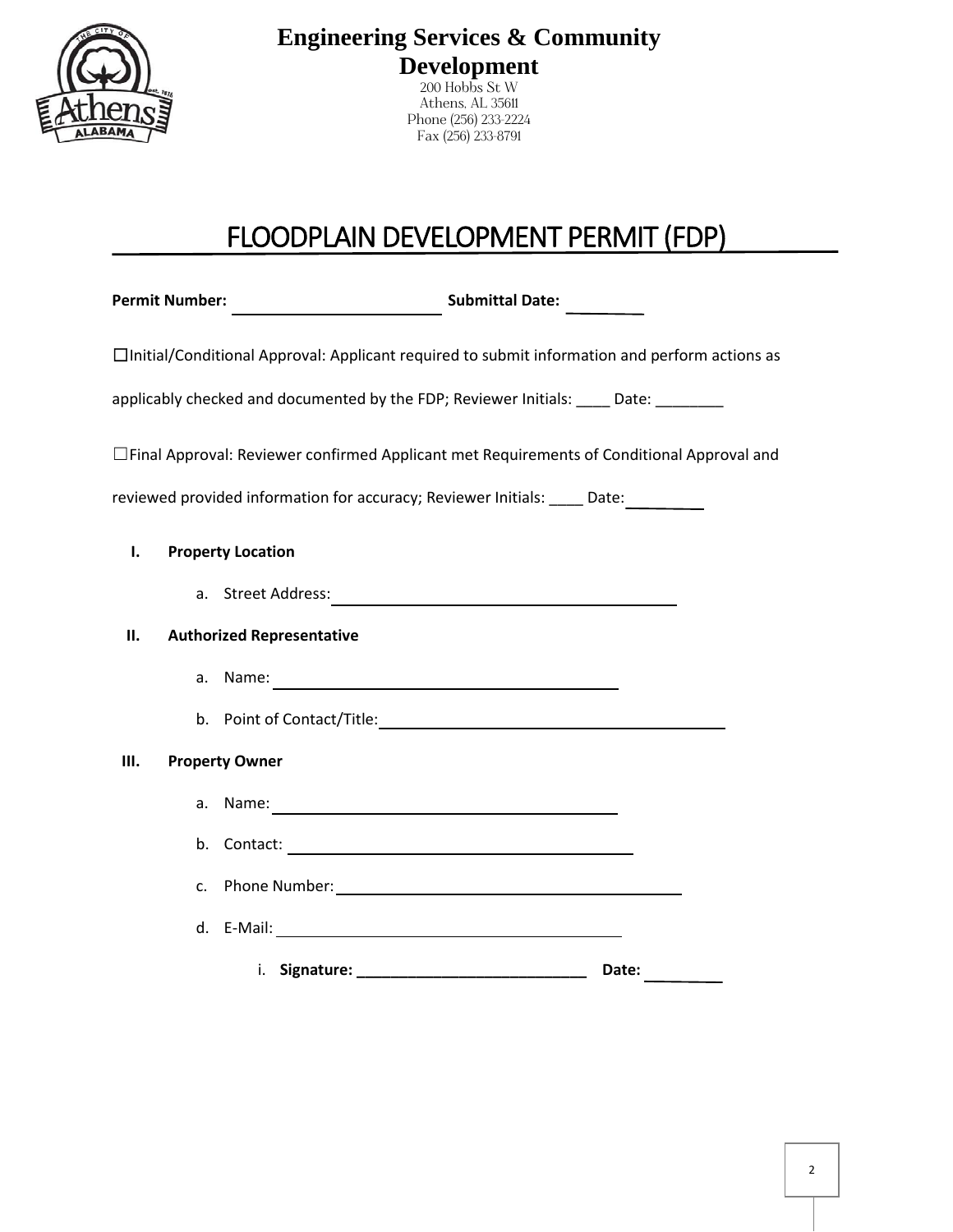|                                                                  | <b>Engineering Services &amp; Community</b>                  |                                                                                                |                                       |
|------------------------------------------------------------------|--------------------------------------------------------------|------------------------------------------------------------------------------------------------|---------------------------------------|
|                                                                  |                                                              | <b>Development</b><br>200 Hobbs St W                                                           |                                       |
|                                                                  |                                                              | Athens, AL 35611<br>Phone (256) 233-2224                                                       |                                       |
| IV.                                                              | <b>Prime Contractor</b>                                      | Fax (256) 233-8791<br>$\Box$ Authorized Rep.                                                   | □Property Owner                       |
|                                                                  |                                                              |                                                                                                |                                       |
|                                                                  |                                                              |                                                                                                |                                       |
|                                                                  |                                                              |                                                                                                |                                       |
|                                                                  |                                                              |                                                                                                |                                       |
|                                                                  |                                                              |                                                                                                |                                       |
|                                                                  |                                                              |                                                                                                |                                       |
| V.                                                               | Proposed Work in Floodplain (Check all that may apply)       |                                                                                                |                                       |
|                                                                  | $\Box$ Residential                                           | $\Box$ Manufactured Structure                                                                  | $\Box$ Parking Lot                    |
|                                                                  | $\Box$ Commercial/Non-residential $\Box$ Temporary Structure |                                                                                                | $\Box$ Earth Work<br>$\Box$ Additions |
|                                                                  | $\Box$ New Primary Structure $\Box$ Paving<br>□Storm Shelter | $\square$ Demolition                                                                           | □ Accessory Structure                 |
|                                                                  |                                                              | $\square$ Swimming Pool $\square$ New Subdivision/Apartments $\square$ Earth Work              |                                       |
|                                                                  | $\square$ Ex. Structure Imp/Repair                           | $\Box$ Other:                                                                                  |                                       |
|                                                                  | $\Box$ Proposed work on existing structure                   |                                                                                                |                                       |
|                                                                  |                                                              | $\Box$ Yes (Complete Financial Info Below) $\Box$ No (Skip to Attendant Utilities description) |                                       |
| Structure current market value (excluding land) prior to damage: |                                                              |                                                                                                |                                       |
|                                                                  | □Limestone County Tax Assessor: □See attached                |                                                                                                |                                       |
|                                                                  | □ via Floodplain Development Permit                          | Dated:                                                                                         |                                       |
| $\Box$ Professional Appraisal (see attached documents)           |                                                              |                                                                                                |                                       |
|                                                                  | Estimated Cost of Proposed Work on Structure only:           |                                                                                                |                                       |
|                                                                  |                                                              |                                                                                                |                                       |
|                                                                  |                                                              | Attendant Utilities associated with Proposed Work: $\Box$ Water $\Box$ Sanitary                | $\Box$ Stormwater                     |
|                                                                  | $\Box$ Gas<br>$\Box$ Electric<br>$\Box$ HVAC                 | $\Box$ Generator $\Box$ Elevator/Escalator                                                     | $\Box$ Other                          |
|                                                                  | $\Box$ Yes<br>$\Box$ No                                      | Foundation walls elevating structure as part of Proposed Work creating an Enclosed Area (EA):  |                                       |
|                                                                  | Appropriate design plan provided:<br>$\Box$ Yes<br>$\Box$ No |                                                                                                |                                       |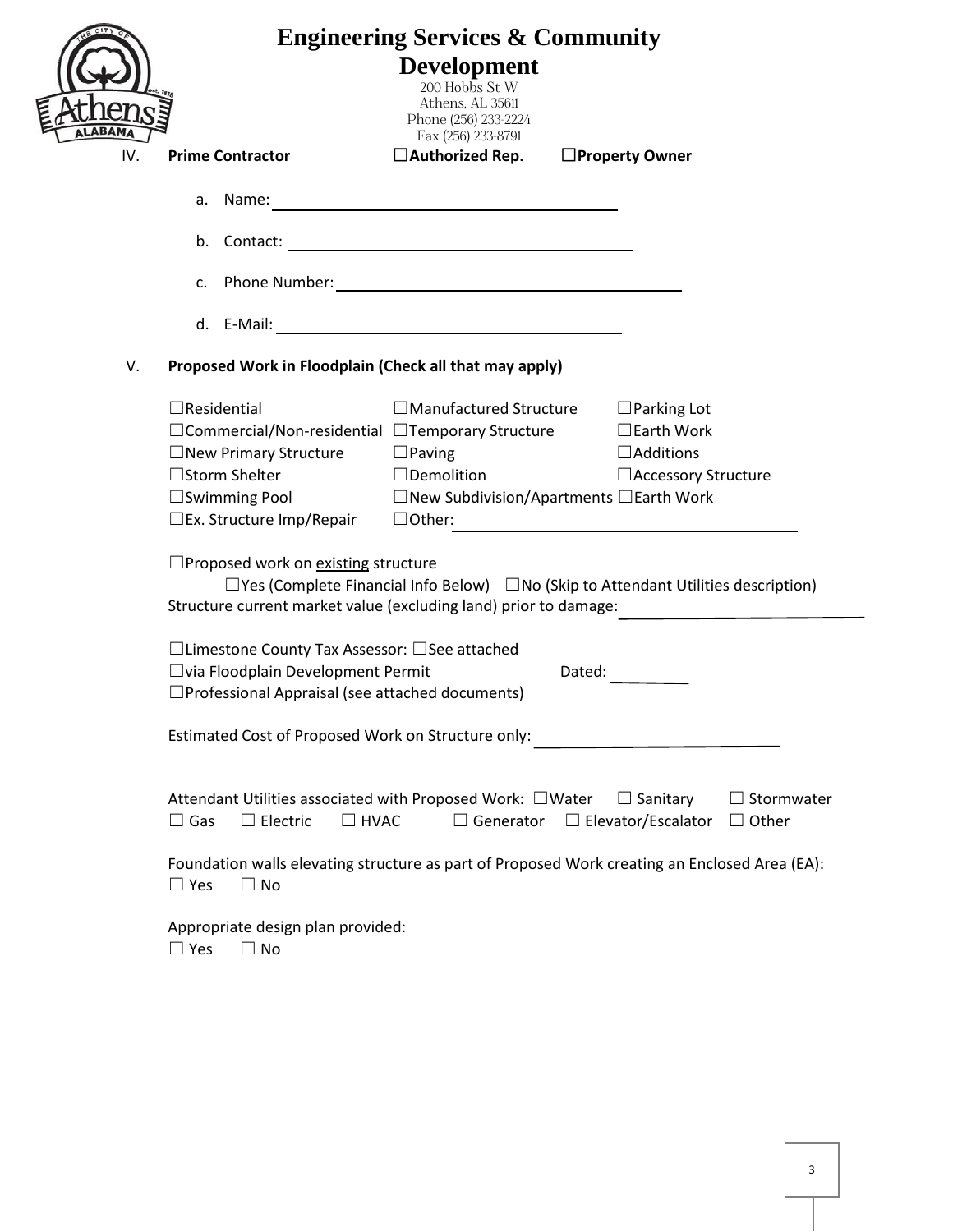| <b>Engineering Services &amp; Community</b>                                                                  |
|--------------------------------------------------------------------------------------------------------------|
| <b>Development</b><br>200 Hobbs St W                                                                         |
| Athens, AL 35611<br>Phone (256) 233-2224                                                                     |
| Fax (256) 233-8791<br><b>Federal Insurance Rate Map (FIRM) &amp; Other Surveying Requirement Information</b> |
|                                                                                                              |
|                                                                                                              |
|                                                                                                              |
|                                                                                                              |
| $\Box$ Applicable Structure                                                                                  |
| $\Box$ Property Located in Zone(s): $\Box$ AE $\Box$ A $\Box$ X(shaded) $\Box$ X $\Box$ Floodway             |
| <b>Base Flood Elevation (BFE) of:</b>                                                                        |
| in U.S. Survey Feet, NAVD 1988 datum; Minimum Finish Floor Elevation (including attached                     |
| garage), or if non-residential construction, optional Minimum Floodproofing Elevation for                    |
| structures & attendant utilities. Xxx.xx (BFE+1') based on an NGS monument on an Effective                   |
| FEMA FIRM panel, the City of Athens HGIS or ALDOT GTAC Continuously Operating Reference                      |
| Station (CORS), or a ≥4-hr. On-Line Positioning User Service (OPUS) session utilizing precise                |

ephemeris.

## **Requirements**

**1.** Venting EA below BFE+1'

□Option A- at least two openings, on different exterior walls, providing a minimum total Vent Opening Area (VOA) of 1-in.<sup>2</sup> for every 1-ft.<sup>2</sup> of EA, based on outside wall dimensions, must be constructed more than 1.0-ft. (measured from bottom of Vent Openin) bove adjacent soil grades (interior or exterior of wall) to allow automatic equalizaation of resultant flood water forces on exterior walls. If PW is an Addition, any existing VOA on exterior walls will become Enclosed (**EVOA)** must be accounted for in total Addition VOA.

Total EA (ft<sup>2</sup>):\_\_\_\_\_\_\_Total EVOAE (in<sup>2</sup>):\_\_\_\_\_\_\_ = Minimum Total VOA:\_\_\_\_\_\_\_\_\_\_ in<sup>2</sup>

 $\Box$ Option B-Engineered/designed venting certified by AL professionally licensed/registered engineer or architect (as approved by the associated AL Board) & complying with, but not necessarily limited to Article 6.4.4. in the City of Athens, AL Zoning Ordinance.

- 2. ☐Original Finished Construction Elevation Certificate (EC)- most current FEMA form 86-0- 33; needs to include descriptions of all accessory structures and their lowest floor elevations in Comments area of Section D.
- 3.  $\square$  Similar to R-2 include "for \_\_\_\_\_\_\_\_\_\_\_\_\_\_\_\_only: A8. a), b), c), & d), and C2. a) & b) in Comments area.
- 4. ☐Cover letter w/financial back-up (i.e. receipts, invoices, etc.) attached (reference attached)
- 5. ☐Leave all Property/Lot corner pins/markers in place at least until after mandatory Final Inspection (Reference R-6).
- $6.$   $\square$  Schedule Final Inspection to Confirm: